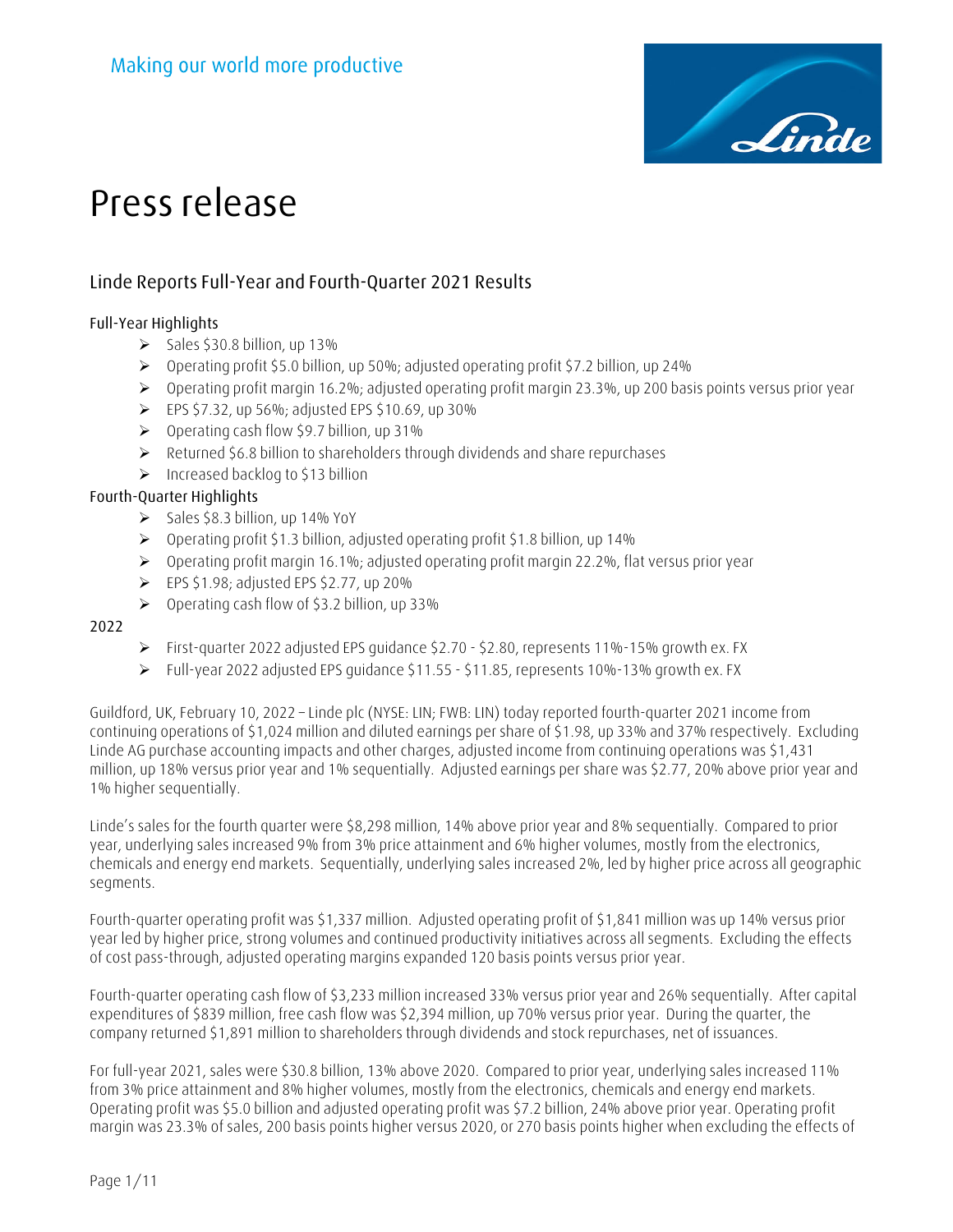

cost pass-through. Diluted earnings per share were \$7.32 and adjusted diluted earnings per share were \$10.69, up 30% versus prior year.

In 2021, Linde generated strong operating cash flow of \$9.7 billion, up 31% versus prior year. The company invested \$3.1 billion in capital expenditures and paid dividends of \$2.2 billion. In addition, Linde repurchased \$4.6 billion of stock, net of issuances.

Commenting on the financial results and business outlook, Chief Executive Officer Steve Angel said, "2021 was another successful year for the company thanks to the extraordinary work of our employees worldwide. The Linde team delivered another quarter of record financial results by growing EPS 20%, operating cash flow 33%, and increasing ROC to 17.7% – all while positioning the company for future growth with a contractually secured project backlog of \$13 billion. In addition, the company stepped up its commitment to reduce GHG emissions, targeting a 35% reduction by 2035 and climate neutrality by 2050."

Angel continued, "Looking ahead, the economic outlook remains uncertain. However, I have confidence in our ability to grow EPS double-digit percent from our industry-leading supply network and project backlog. And as I transition to Chairman, with Sanjiv Lamba taking the CEO reins, I'm convinced the best days for Linde lie ahead."

For the full year 2022, the company expects adjusted diluted earnings per share to be in the range of \$11.55 to \$11.85, up 8% to 11% versus prior year or 10% to 13% when excluding estimated currency headwinds. Full-year capital expenditures are expected to range between \$3.0 billion and \$3.5 billion to support operating and growth requirements, including the \$13 billion contractual sale of gas and plant backlog. For the first quarter 2022, adjusted earnings per share is expected to be in the range of \$2.70 to \$2.80, 8% to 12% above prior-year quarter. This range assumes 3% unfavorable currency.

# **Fourth-Quarter 2021 Results by Segment**

Americas sales of \$3,152 million grew 16% versus prior-year quarter and 2% sequentially. Compared with fourth quarter 2020, underlying sales increased 10% driven by 3% higher pricing and 7% higher volume, primarily in the energy and chemicals end markets. Sequentially, underlying sales were flat, with 1% higher pricing offset by slightly lower volumes mainly due to seasonality. Operating profit of \$843 million was 26.7% of sales, 80 basis points below prior year or 60 basis points higher when excluding the effects of cost pass-through.

APAC (Asia Pacific) sales of \$1,589 million were 1% above prior year and up 2% sequentially. Compared to prior year, underlying sales grew 10% driven by 3% price attainment and 7% volume growth, primarily in the electronics, chemicals and energy end markets plus project start-ups. Sequentially, higher pricing of 2% was offset by seasonally lower volumes. Divestitures were driven by an accounting deconsolidation of a joint venture, which reduced sales 12% versus prior year but had no impact on earnings per share. Operating profit of \$380 million was 23.9% of sales, 70 basis points above prior year or 140 basis points higher when excluding the effects of cost pass-through.

EMEA (Europe, Middle East & Africa) sales of \$2,058 million were up 18% versus prior year and grew 8% sequentially. Compared with fourth-quarter 2020, underlying sales grew 8%, primarily led by 6% higher pricing and 2% higher volumes. Sequentially, underlying sales grew 4% driven by price while volumes were flat. Operating profit of \$475 million was 23.1% of sales, 190 basis points below prior year or 80 basis points higher when excluding the effects of cost pass-through.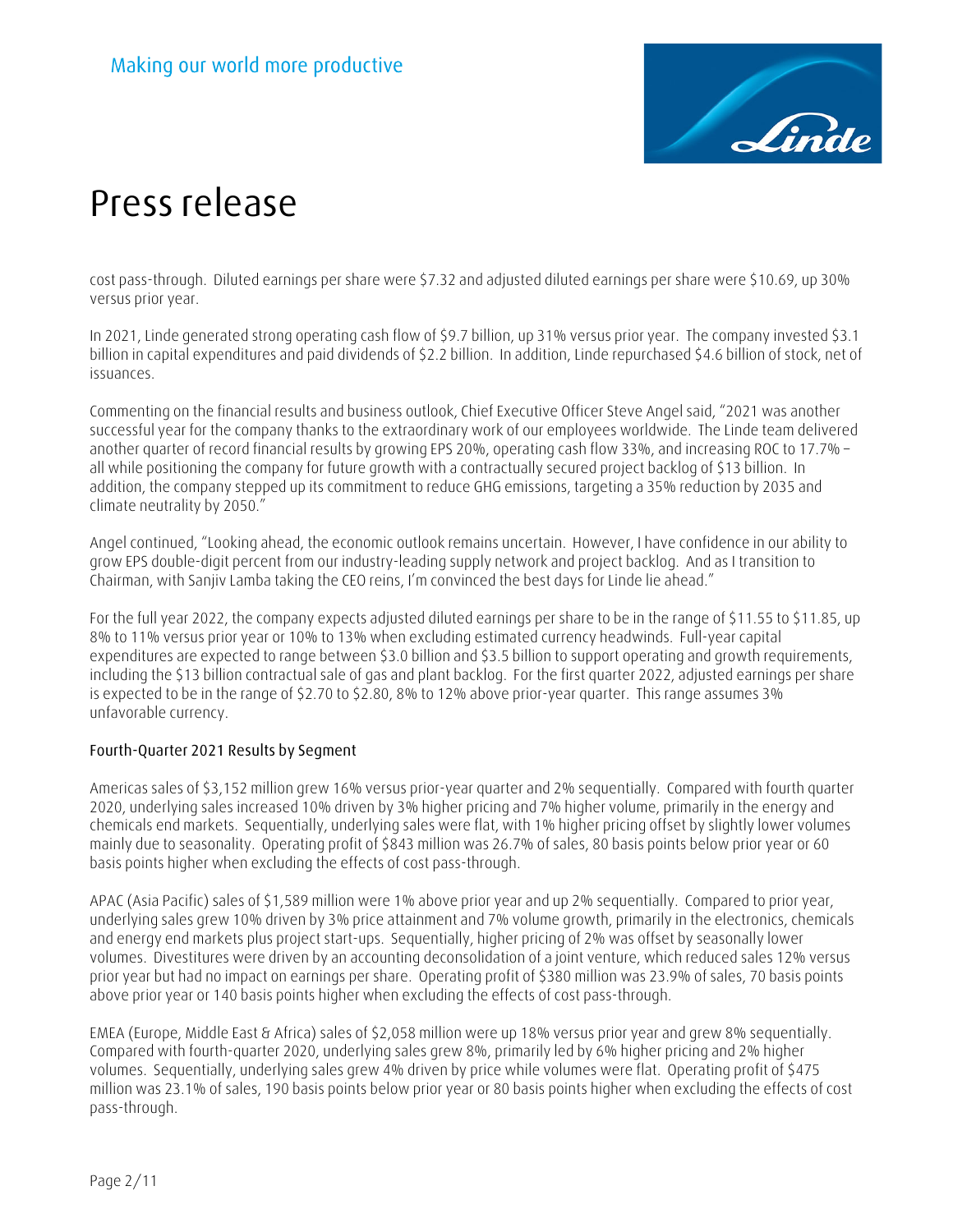

Linde Engineering sales were \$946 million, 25% above prior year, and operating profit was \$150 million or 15.9% of sales. Order intake for the quarter was \$799 million and third-party sale of equipment backlog was \$9.6 billion.

## **Earnings Call**

A teleconference on Linde's fourth-quarter 2021 results is being held today at 10:00 am EST.

| Live conference call       | US Toll-Free Dial-In Number: 888 204 4368<br>Germany Toll-Free Dial-In Number: 0800 589 4609<br>UK Toll-Free Dial-In Number: 0800 358 6377 |
|----------------------------|--------------------------------------------------------------------------------------------------------------------------------------------|
|                            | Access code: 7649248                                                                                                                       |
| Live webcast (listen-only) | https://investors.linde.com/events-presentations                                                                                           |
|                            | Short URL: https://t1p.de/i2ho                                                                                                             |

Materials to be used in the teleconference are also available on the website.

## About Linde

Linde is a leading global industrial gases and engineering company with 2021 sales of \$31 billion (€26 billion). We live our mission of *making our world more productive* every day by providing high-quality solutions, technologies and services which are making our customers more successful and helping to sustain and protect our planet.

The company serves a variety of end markets including chemicals & energy, food & beverage, electronics, healthcare, manufacturing, metals and mining. Linde's industrial gases are used in countless applications, from life-saving oxygen for hospitals to high-purity & specialty gases for electronics manufacturing, hydrogen for clean fuels and much more. Linde also delivers state-of-the-art gas processing solutions to support customer expansion, efficiency improvements and emissions reductions.

For more information about the company and its products and services, please visit www.linde.com

Adjusted amounts, free cash flow and return on capital are non-GAAP measures. See the attachments for a summary of non-GAAP reconciliations and calculations for adjusted amounts.

Attachments: Summary Non-GAAP Reconciliations, Statements of Income, Balance Sheets, Statements of Cash Flows, Segment Information and Appendix: Non-GAAP Measures and Reconciliations.

\*Note: We are providing adjusted earnings per share ("EPS") guidance for 2022. This is a non-GAAP financial measure that represents diluted earnings per share from continuing operations (a GAAP measure) but excludes the impact of certain items that we believe are not representative of our underlying business performance, such as cost reduction and other charges, the impact of potential divestitures or other potentially significant items. Given the uncertainty of timing and magnitude of such items, we cannot provide a reconciliation of the differences between the non-GAAP adjusted EPS guidance and the corresponding GAAP EPS measure without unreasonable effort.

## **Forward-looking Statements**

This document contains "forward-looking statements" within the meaning of the Private Securities Litigation Reform Act of 1995. These forward-looking statements are identified by terms and phrases such as: anticipate, believe, intend, estimate, expect, continue, should, could, may, plan, project, predict, will, potential, forecast, and similar expressions. They are based on management's reasonable expectations and assumptions as of the date the statements are made but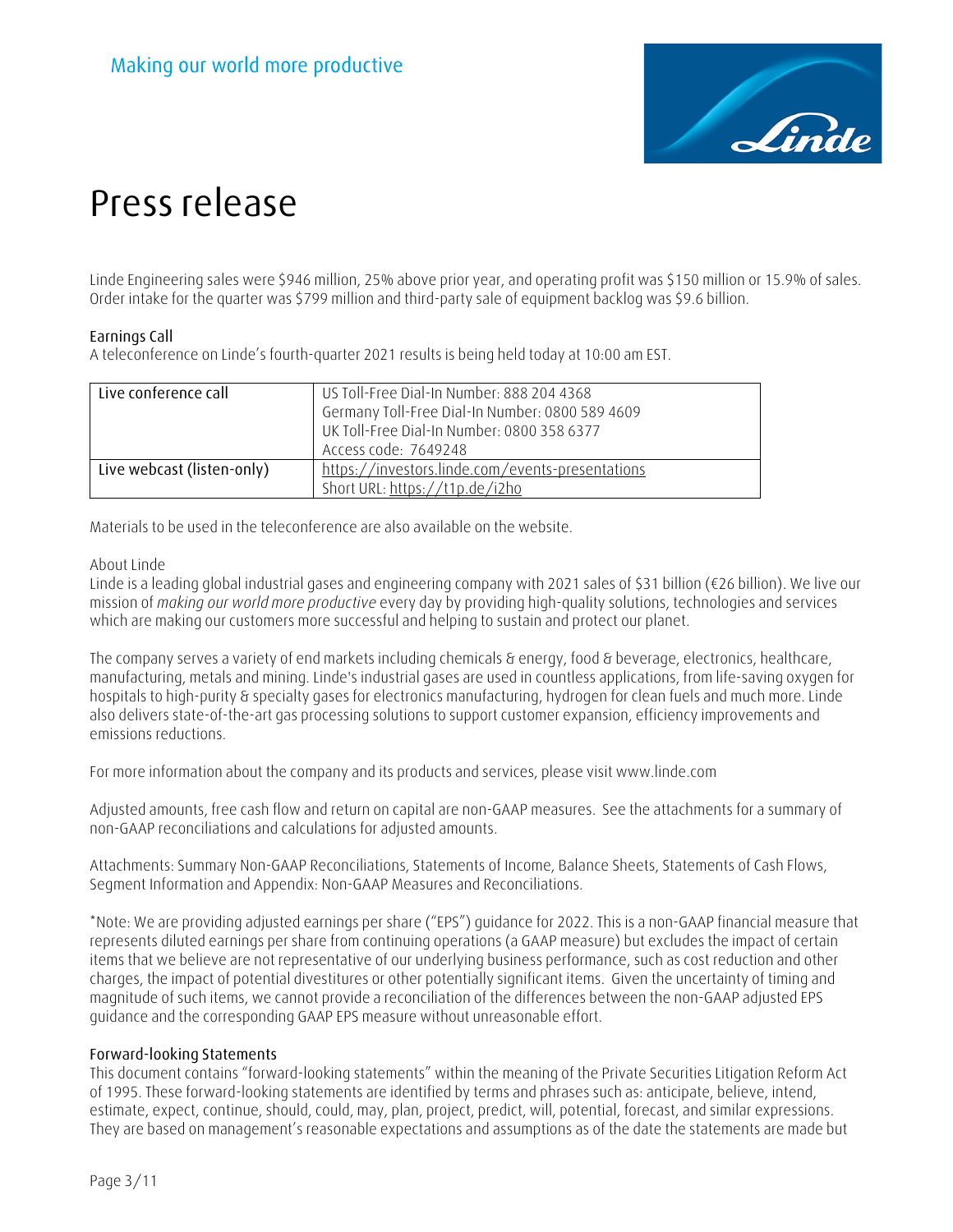

involve risks and uncertainties. These risks and uncertainties include, without limitation: the performance of stock markets generally; developments in worldwide and national economies and other international events and circumstances, including trade conflicts and tariffs; changes in foreign currencies and in interest rates; the cost and availability of electric power, natural gas and other raw materials; the ability to achieve price increases to offset cost increases; catastrophic events including natural disasters, epidemics, pandemics such as COVID-19 and acts of war and terrorism; the ability to attract, hire, and retain qualified personnel; the impact of changes in financial accounting standards; the impact of changes in pension plan liabilities; the impact of tax, environmental, healthcare and other legislation and government regulation in jurisdictions in which the company operates; the cost and outcomes of investigations, litigation and regulatory proceedings; the impact of potential unusual or non-recurring items; continued timely development and market acceptance of new products and applications; the impact of competitive products and pricing; future financial and operating performance of major customers and industries served; the impact of information technology system failures, network disruptions and breaches in data security; and the effectiveness and speed of integrating new acquisitions into the business. These risks and uncertainties may cause actual future results or circumstances to differ materially from accounting principles generally accepted in the United States of America, International Financial Reporting Standards or adjusted projections, estimates or other forward-looking statements.

Linde plc assumes no obligation to update or provide revisions to any forward-looking statement in response to changing circumstances. The above listed risks and uncertainties are further described in Item 1A. Risk Factors in Linde plc's Form 10-K for the fiscal year ended December 31, 2020 filed with the SEC on March 1, 2021 which should be reviewed carefully. Please consider Linde plc's forward-looking statements in light of those risks.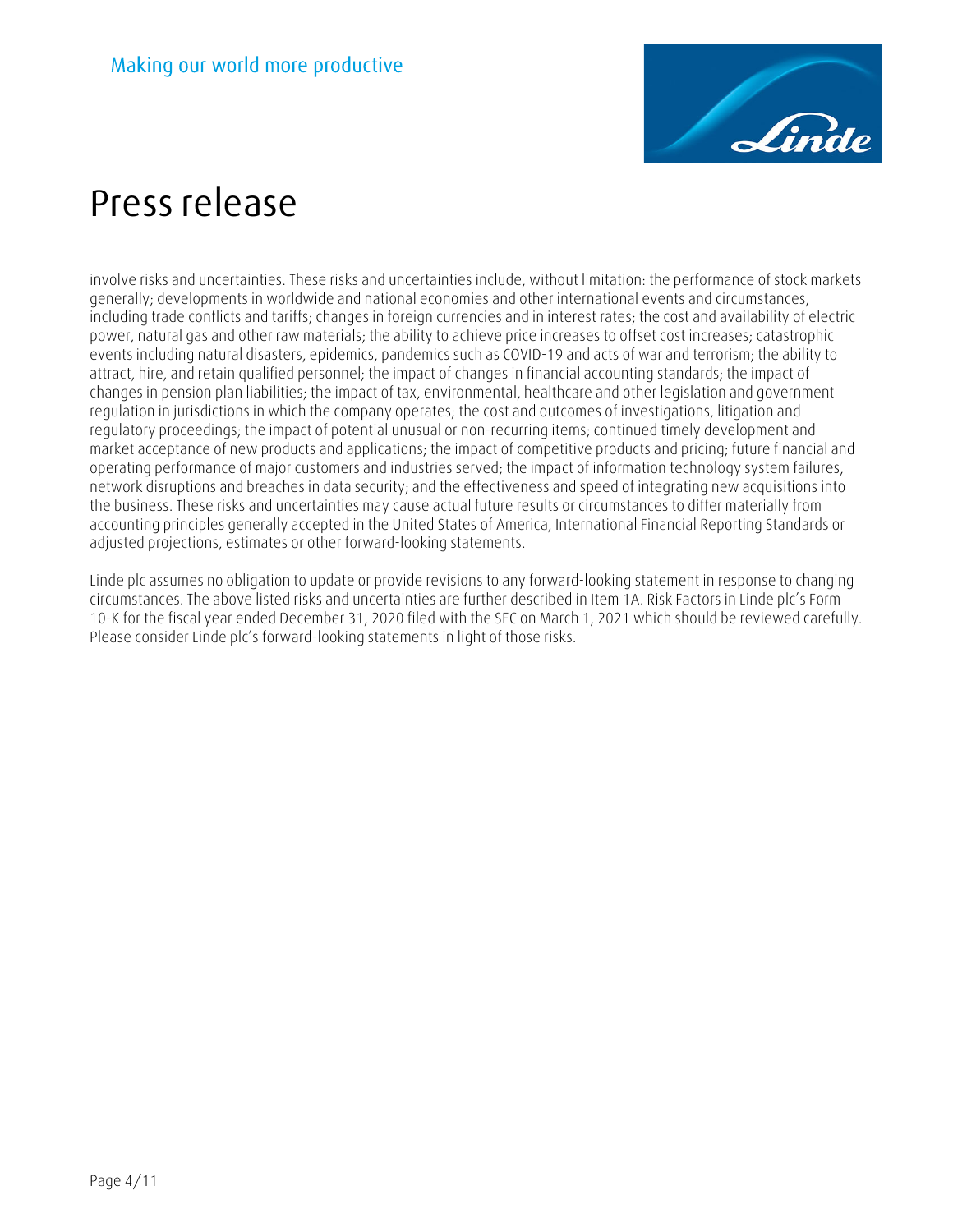#### **LINDE PLC AND SUBSIDIARIES (UNAUDITED) SUMMARY NON-GAAP RECONCILIATIONS**

The following adjusted amounts are Non-GAAP measures and are intended to supplement investors' understanding of the company's financial statements by providing measures which investors, financial analysts and<br>management us

*(Millions of dollars, except per share amounts)*

|                                              | <b>Sales</b> |      |                          | <b>Operating Profit</b>  |                          | <b>Income from Continuing</b><br><b>Operations</b> |            |      | <b>Diluted EPS from Continuing</b><br><b>Operations</b> |    |                          |      |
|----------------------------------------------|--------------|------|--------------------------|--------------------------|--------------------------|----------------------------------------------------|------------|------|---------------------------------------------------------|----|--------------------------|------|
|                                              | 2021         |      | 2020                     | 2021                     | 2020                     |                                                    | 2021       |      | 2020                                                    |    | 2021                     | 2020 |
| Quarter Ended December 31                    |              |      |                          |                          |                          |                                                    |            |      |                                                         |    |                          |      |
| Reported GAAP Amounts                        | 8.298        | - \$ | $7.272$ \$               | 1.337S                   | $1.029$ \$               |                                                    | $1.024$ \$ |      | 769                                                     | \$ | 1.98 <sup>5</sup>        | 1.45 |
| Cost reduction program and other charges (a) |              |      | $\overline{\phantom{0}}$ | 51                       | 78                       |                                                    | 51         |      | 54                                                      |    | 0.10                     | 0.10 |
| Purchase accounting impacts - Linde AG (c)   |              |      |                          | 453                      | 506                      |                                                    | 356        |      | 382                                                     |    | 0.69                     | 0.73 |
| Bond Redemption (d)                          |              |      | $\overline{\phantom{0}}$ | $\overline{\phantom{0}}$ | $\overline{\phantom{0}}$ |                                                    |            |      | 12                                                      |    | $\overline{\phantom{0}}$ | 0.02 |
| Total adjustments                            |              |      |                          | 504                      | 584                      |                                                    | 407        |      | 448                                                     |    | 0.79                     | 0.85 |
| Adjusted amounts                             | 8,298        | -\$  | $7.272$ \$               | $1,841$ \$               | $1.613$ \$               |                                                    | 1,431      | - \$ | 1,217                                                   |    | 2.77S                    | 2.30 |

|                                              | <b>Sales</b>             |      |                          | <b>Operating Profit</b>  |  | <b>Income from Continuing</b><br>Operations |            | <b>Diluted EPS from Continuing</b><br><b>Operations</b> |      |            |      |
|----------------------------------------------|--------------------------|------|--------------------------|--------------------------|--|---------------------------------------------|------------|---------------------------------------------------------|------|------------|------|
|                                              | 2021                     | 2020 |                          | 2021                     |  | 2020                                        | 2021       | 2020                                                    |      | 2021       | 2020 |
| Year to Date December 31                     |                          |      |                          |                          |  |                                             |            |                                                         |      |            |      |
| Reported GAAP Amounts                        | \$<br>30,793 \$          |      | $27.243$ \$              | 4.984 \$                 |  | $3.322$ \$                                  | $3,821$ \$ | 2.497                                                   | - \$ | $7.32$ \$  | 4.70 |
| Cost reduction program and other charges (a) | $\overline{\phantom{0}}$ |      | -                        | 273                      |  | 506                                         | 279        | 372                                                     |      | 0.53       | 0.70 |
| Pension settlement charges (b)               |                          |      | $\overline{\phantom{0}}$ | $\overline{\phantom{0}}$ |  | $\overline{\phantom{a}}$                    | 3          | 5                                                       |      | 0.01       | 0.01 |
| Purchase accounting impacts - Linde AG (c)   |                          |      | $\overline{\phantom{0}}$ | 1.919                    |  | 1,969                                       | 1.476      | 1.485                                                   |      | 2.83       | 2.80 |
| Bond Redemption (d)                          |                          |      |                          |                          |  | $\overline{\phantom{0}}$                    |            | 12                                                      |      |            | 0.02 |
| Total adjustments                            |                          |      |                          | 2,192                    |  | 2,475                                       | 1,758      | 1,874                                                   |      | 3.37       | 3.53 |
| Adjusted amounts                             | 30,793 \$                |      | 27.243 \$                | $7.176$ \$               |  | $5.797$ \$                                  | 5,579 \$   | 4.371 \$                                                |      | $10.69$ \$ | 8.23 |

(a) To adjust for cost reduction program and other charges; 2021 includes severance of \$31 million and \$259 million for the quarter and year-to-date periods, other cost reduction charges of \$30 million and \$79 million<br>for

(b) To adjust for pension settlement charges.

(c) To adjust for purchase accounting impacts related to the merger.

(d) To adjust for \$16 million charge to interest expense in the 2020 fourth quarter related to a bond redemption.

| Bond Redemption (d) | -                        | -                        |  |
|---------------------|--------------------------|--------------------------|--|
| Total adjustments   | $\overline{\phantom{0}}$ | $\overline{\phantom{0}}$ |  |
| Adjusted amounts    | 30.793                   | 27.243                   |  |
|                     |                          |                          |  |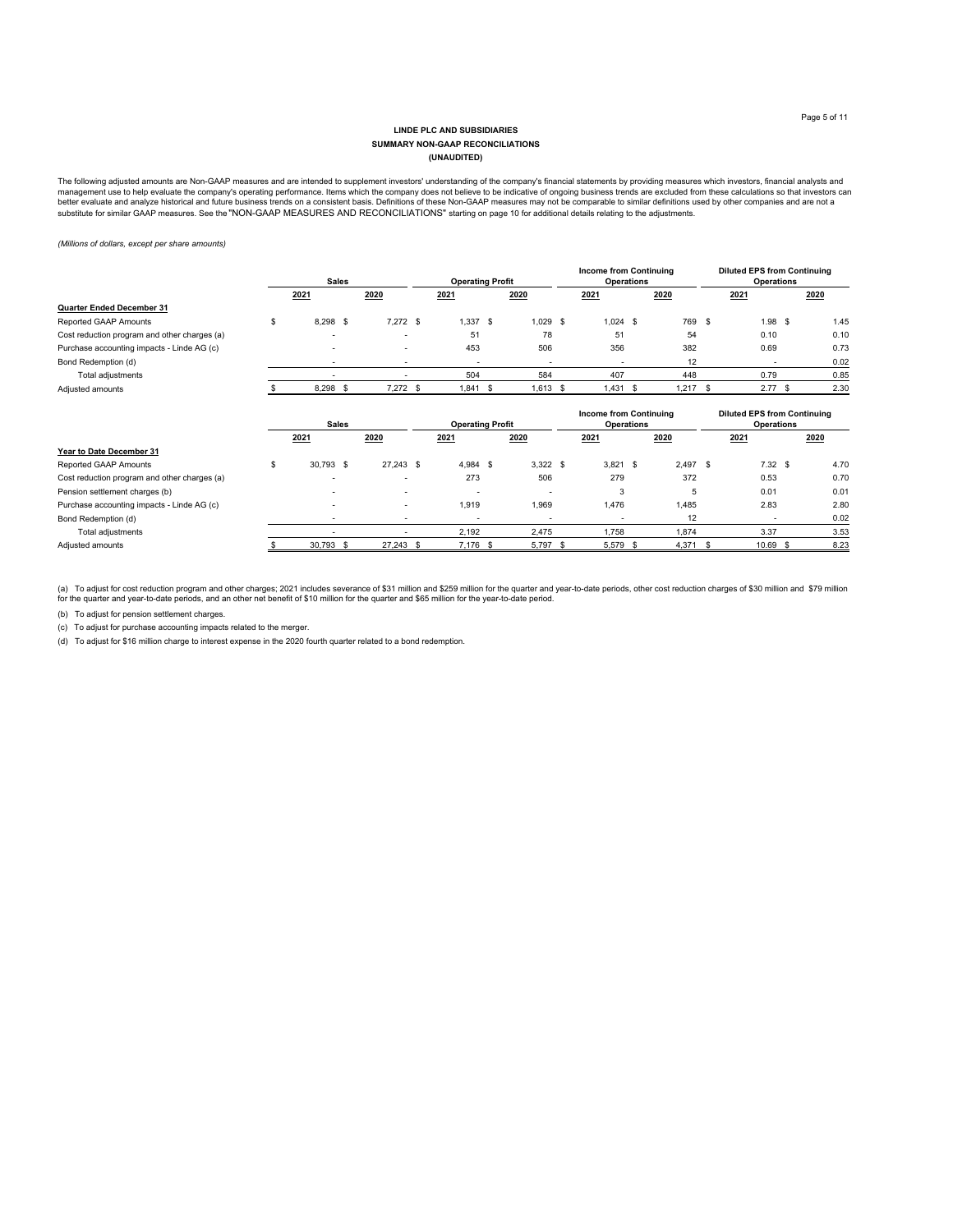### Page 6 of 11

### **(Millions of dollars, except per share data) CONSOLIDATED STATEMENT OF INCOME LINDE PLC AND SUBSIDIARIES**

| (UNAUDITED) |  |
|-------------|--|
|-------------|--|

|                                                                              | <b>Quarter Ended</b> |                |          |              |               | Year To Date |          |         |  |  |
|------------------------------------------------------------------------------|----------------------|----------------|----------|--------------|---------------|--------------|----------|---------|--|--|
|                                                                              |                      | December 31    |          |              |               | December 31  |          |         |  |  |
|                                                                              |                      | 2021           |          | 2020         |               | 2021         |          | 2020    |  |  |
| <b>SALES</b>                                                                 | S                    | 8,298          | S.       | $7.272$ \$   |               | 30.793 \$    |          | 27,243  |  |  |
| Cost of sales                                                                |                      | 4,927          |          | 4,086        |               | 17,543       |          | 15,383  |  |  |
| Selling, general and administrative                                          |                      | 787            |          | 802          |               | 3,189        |          | 3,193   |  |  |
| Depreciation and amortization                                                |                      | 1,135          |          | 1,192        |               | 4,635        |          | 4,626   |  |  |
| Research and development                                                     |                      | 38             |          | 38           |               | 143          |          | 152     |  |  |
| Cost reduction programs and other charges                                    |                      | 51             |          | 78           |               | 273          |          | 506     |  |  |
| Other income (expense) - net                                                 |                      | (23)           |          | (47)         |               | (26)         |          | (61)    |  |  |
| <b>OPERATING PROFIT</b>                                                      |                      | 1,337          |          | 1,029        |               | 4,984        |          | 3,322   |  |  |
| Interest expense - net                                                       |                      | 31             |          | 35           |               | 77           |          | 115     |  |  |
| Net pension and OPEB cost (benefit), excluding service cost                  |                      | (49)           |          | (46)         |               | (192)        |          | (177)   |  |  |
| INCOME FROM CONTINUING OPERATIONS BEFORE INCOME TAXES AND EQUITY INVESTMENTS |                      | 1,355          |          | 1,040        |               | 5,099        |          | 3,384   |  |  |
| Income taxes                                                                 |                      | 339            |          | 253          |               | 1,262        |          | 847     |  |  |
| INCOME FROM CONTINUING OPERATIONS BEFORE EQUITY INVESTMENTS                  |                      | 1,016          |          | 787          |               | 3.837        |          | 2,537   |  |  |
| Income from equity investments                                               |                      | 38             |          | 16           |               | 119          |          | 85      |  |  |
| INCOME FROM CONTINUING OPERATIONS (INCLUDING NONCONTROLLING INTERESTS)       |                      | 1,054          |          | 803          |               | 3,956        |          | 2,622   |  |  |
| Add: income from discontinued operations, net of tax                         |                      | $\overline{2}$ |          |              |               | 5            |          | 4       |  |  |
| INCOME (INCLUDING NONCONTROLLING INTERESTS)                                  |                      | 1.056          |          | 804          |               | 3,961        |          | 2.626   |  |  |
| Less: noncontrolling interests from continuing operations                    |                      | (30)           |          | (34)         |               | (135)        |          | (125)   |  |  |
| Less: noncontrolling interests from discontinued operations                  |                      |                |          |              |               |              |          |         |  |  |
| <b>NET INCOME - LINDE PLC</b>                                                | S.                   | 1,026          | \$       | 770          | \$            | 3,826        | \$       | 2,501   |  |  |
| <b>NET INCOME - LINDE PLC</b>                                                |                      |                |          |              |               |              |          |         |  |  |
| Income from continuing operations                                            | \$                   | $1,024$ \$     |          | 769          | \$            | 3,821        | \$       | 2,497   |  |  |
| Income from discontinued operations                                          | \$                   | $\overline{2}$ | \$       | $\mathbf{1}$ | \$            | 5            | \$       | 4       |  |  |
| PER SHARE DATA - LINDE PLC SHAREHOLDERS                                      |                      |                |          |              |               |              |          |         |  |  |
| Basic earnings per share from continuing operations                          | S                    | 2.00           | \$       | 1.47         | \$            | 7.39         | -S       | 4.74    |  |  |
| Basic earnings per share from discontinued operations                        |                      |                |          |              |               | 0.01         |          | 0.01    |  |  |
| Basic earnings per share                                                     | S                    | 2.00           | \$       | 1.47         | $\sqrt[6]{3}$ | 7.40         | \$       | 4.75    |  |  |
| Diluted earnings per share from continuing operations                        | \$                   | 1.98           | \$       | 1.45         | \$            | 7.32         | <b>S</b> | 4.70    |  |  |
| Diluted earnings per share from discontinued operations                      |                      |                |          |              |               | 0.01         |          | 0.01    |  |  |
| Diluted earnings per share                                                   | S                    | 1.98           | <b>S</b> | 1.45         | $\sqrt{3}$    | 7.33         | -\$      | 4.71    |  |  |
| Cash dividends                                                               | \$                   | 1.06           | \$       | 0.963        | \$            | 4.24         | \$       | 3.85    |  |  |
| <b>WEIGHTED AVERAGE SHARES OUTSTANDING</b>                                   |                      |                |          |              |               |              |          |         |  |  |
| Basic shares outstanding (000's)                                             |                      | 511,234        |          | 524,442      |               | 516,896      |          | 526,736 |  |  |
| Diluted shares outstanding (000's)                                           |                      | 516,276        |          | 529,038      |               | 521,875      |          | 531,157 |  |  |

Note: See page 10 for a reconciliation to adjusted amounts which are Non-GAAP.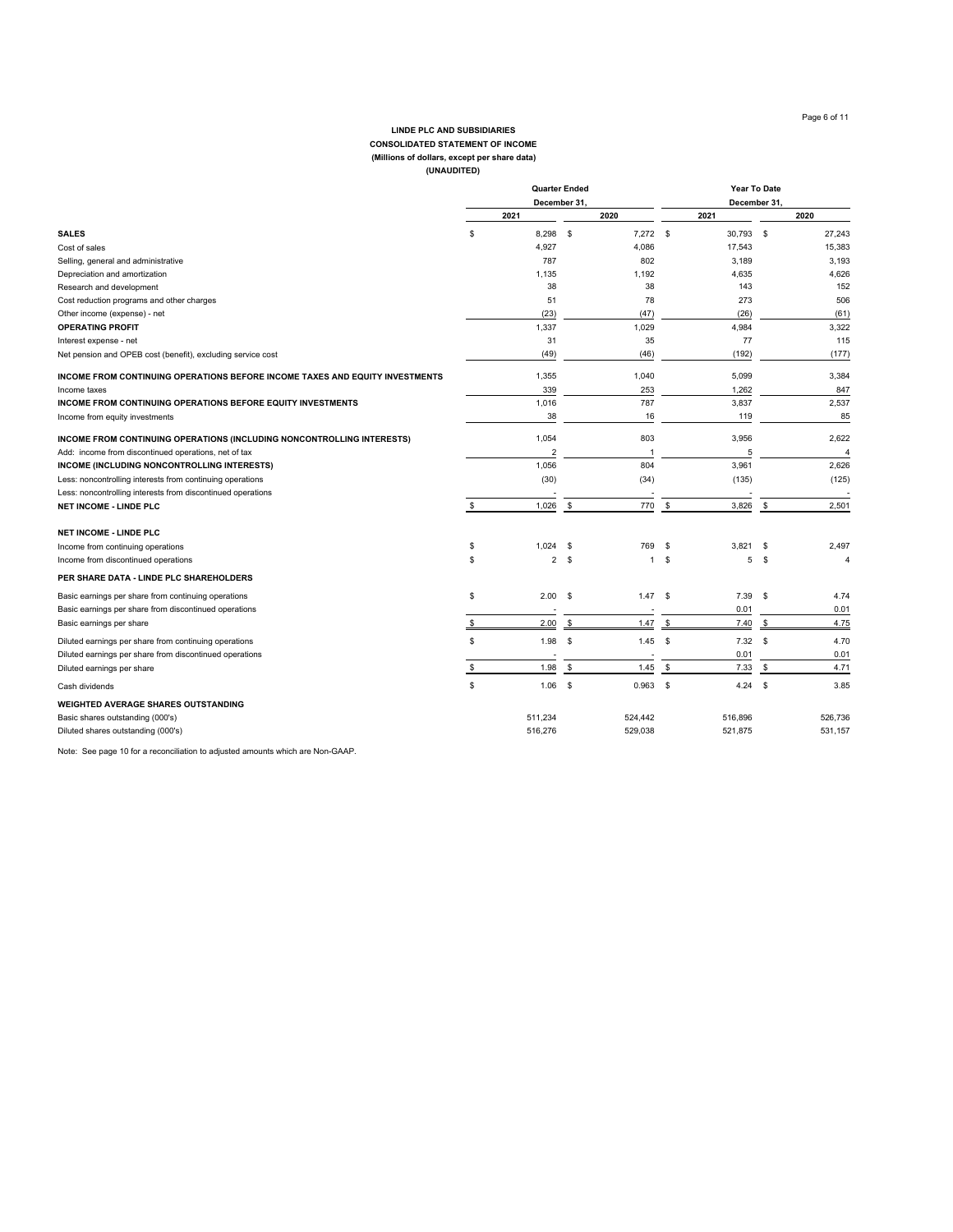## Page 7 of 11

## **LINDE PLC AND SUBSIDIARIES CONDENSED CONSOLIDATED BALANCE SHEET (Millions of dollars) (UNAUDITED)**

|                                               |               | December 31,<br>2021 |               | December 31,<br>2020 |
|-----------------------------------------------|---------------|----------------------|---------------|----------------------|
| <b>ASSETS</b>                                 |               |                      |               |                      |
| Cash and cash equivalents                     | \$            | 2,823                | \$            | 3,754                |
| Accounts receivable - net                     |               | 4,499                |               | 4,167                |
| Contract assets                               |               | 134                  |               | 162                  |
| Inventories                                   |               | 1,733                |               | 1,729                |
| Prepaid and other current assets              |               | 970                  |               | 1,112                |
| <b>TOTAL CURRENT ASSETS</b>                   |               | 10,159               |               | 10,924               |
| Property, plant and equipment - net           |               | 26,003               |               | 28,711               |
| Goodwill                                      |               | 27,038               |               | 28,201               |
| Other intangibles - net                       |               | 13,802               |               | 16,184               |
| Other long-term assets                        |               | 4,603                |               | 4,209                |
| <b>TOTAL ASSETS</b>                           | $\frac{3}{2}$ | 81,605               | $\sqrt[6]{3}$ | 88,229               |
| <b>LIABILITIES AND EQUITY</b>                 |               |                      |               |                      |
| Accounts payable                              | \$            | 3,503                | \$            | 3,095                |
| Short-term debt                               |               | 1,163                |               | 3,251                |
| Current portion of long-term debt             |               | 1,709                |               | 751                  |
| <b>Contract liabilities</b>                   |               | 2,940                |               | 1,769                |
| Other current liabilities                     |               | 4,328                |               | 4,874                |
| <b>TOTAL CURRENT LIABILITIES</b>              |               | 13,643               |               | 13,740               |
| Long-term debt                                |               | 11,335               |               | 12,152               |
| Other long-term liabilities                   |               | 11,186               |               | 12,755               |
| <b>TOTAL LIABILITIES</b>                      |               | 36,164               |               | 38,647               |
| REDEEMABLE NONCONTROLLING INTERESTS           |               | 13                   |               | 13                   |
| LINDE PLC SHAREHOLDERS' EQUITY:               |               |                      |               |                      |
| Common stock                                  |               | $\mathbf{1}$         |               | -1                   |
| Additional paid-in capital                    |               | 40,180               |               | 40,202               |
| Retained earnings                             |               | 18,710               |               | 17,178               |
| Accumulated other comprehensive income (loss) |               | (5,048)              |               | (4,690)              |
| Less: Treasury stock, at cost                 |               | (9,808)              |               | (5, 374)             |
| Total Linde plc shareholders' equity          |               | 44,035               |               | 47,317               |
| Noncontrolling interests                      |               | 1,393                |               | 2,252                |
| <b>TOTAL EQUITY</b>                           |               | 45,428               |               | 49,569               |
| <b>TOTAL LIABILITIES AND EQUITY</b>           | \$            | 81,605               | \$            | 88,229               |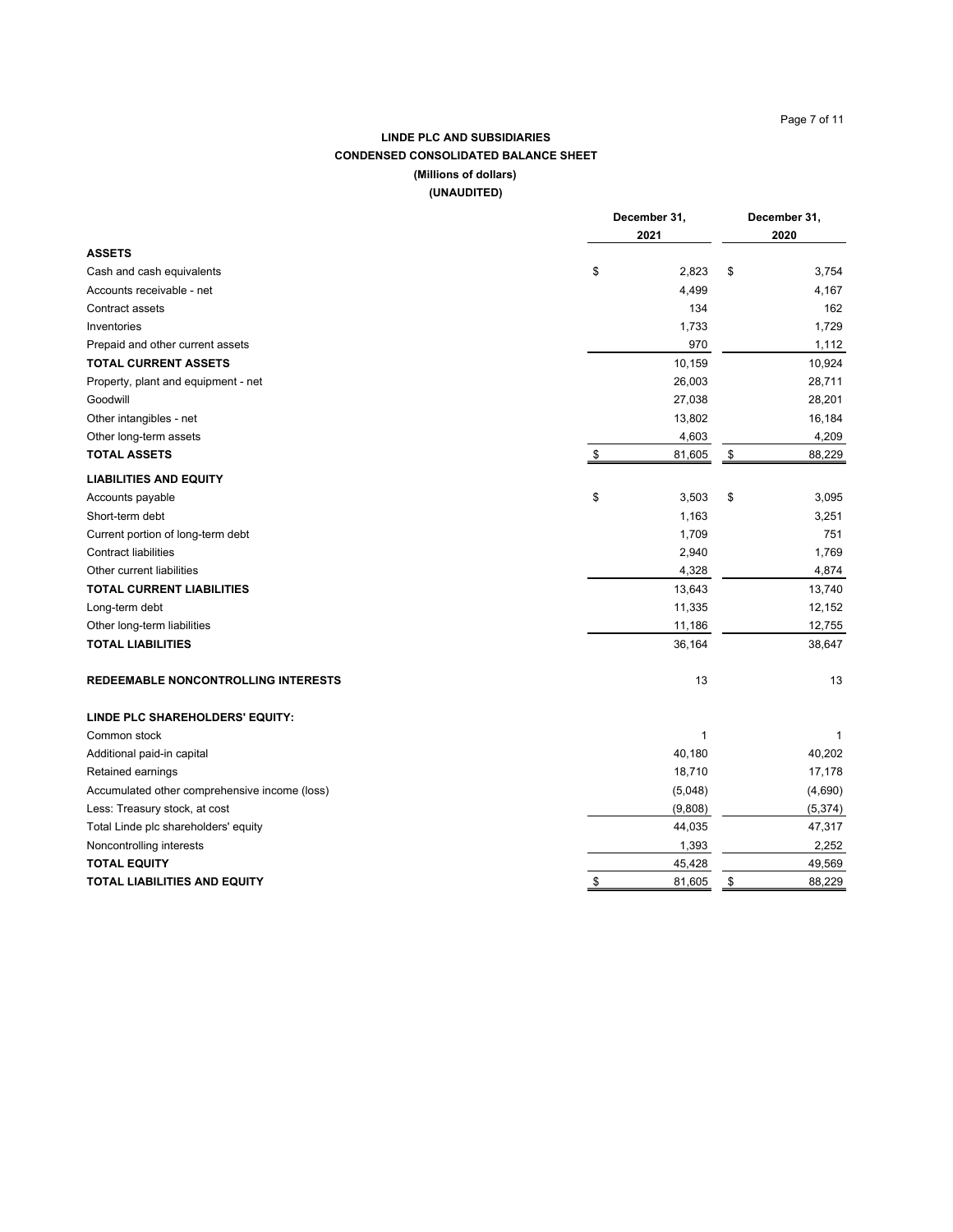## **(Millions of dollars) CONDENSED CONSOLIDATED STATEMENT OF CASH FLOWS LINDE PLC AND SUBSIDIARIES (UNAUDITED)**

|                                                                                    | December 31, | <b>Quarter Ended</b> |    | Year to Date<br>December 31, |   |          |
|------------------------------------------------------------------------------------|--------------|----------------------|----|------------------------------|---|----------|
|                                                                                    | 2021         | 2020                 |    | 2021                         |   | 2020     |
| <b>OPERATIONS</b>                                                                  |              |                      |    |                              |   |          |
| Net income - Linde plc                                                             | \$<br>1,026  | \$<br>770            | \$ | 3,826                        | S | 2,501    |
| Less: income from discontinued operations, net of tax and noncontrolling interests | (2)          | (1)                  |    | (5)                          |   | (4)      |
| Add: noncontrolling interests                                                      | 30           | 34                   |    | 135                          |   | 125      |
| Net income (including noncontrolling interests)                                    | 1,054        | 803                  |    | 3,956                        |   | 2,622    |
| Adjustments to reconcile net income to net cash provided by operating activities:  |              |                      |    |                              |   |          |
| Cost reduction programs and other charges, net of payments (a)                     | 15           | 18                   |    | 98                           |   | 258      |
| Depreciation and amortization                                                      | 1,135        | 1,192                |    | 4,635                        |   | 4,626    |
| Accounts receivable                                                                | (14)         | 95                   |    | (553)                        |   | 19       |
| Contract assets and liabilities, net                                               | 777          | -1                   |    | 1,307                        |   | 90       |
| Inventory                                                                          | (52)         | 119                  |    | (129)                        |   | 18       |
| Payables and accruals                                                              | 316          | 121                  |    | 447                          |   | 109      |
| Pension contributions                                                              | (10)         | (15)                 |    | (42)                         |   | (91)     |
| Deferred income taxes and other                                                    | 12           | 100                  |    | 6                            |   | (222)    |
| Net cash provided by operating activities                                          | 3,233        | 2,434                |    | 9,725                        |   | 7,429    |
| <b>INVESTING</b>                                                                   |              |                      |    |                              |   |          |
| Capital expenditures                                                               | (839)        | (1,027)              |    | (3,086)                      |   | (3,400)  |
| Acquisitions, net of cash acquired                                                 | (57)         | (27)                 |    | (88)                         |   | (68)     |
| Divestitures and asset sales                                                       | 20           | 47                   |    | 167                          |   | 482      |
| Net cash provided by (used for) investing activities                               | (876)        | (1,007)              |    | (3,007)                      |   | (2,986)  |
| <b>FINANCING</b>                                                                   |              |                      |    |                              |   |          |
| Debt increase (decrease) - net                                                     | (2,322)      | (2,022)              |    | (514)                        |   | 1,313    |
| Issuances of ordinary shares                                                       | 11           |                      | 6  | 50                           |   | 47       |
| Purchases of ordinary shares                                                       | (1, 361)     | (427)                |    | (4,612)                      |   | (2, 457) |
| Cash dividends - Linde plc shareholders                                            | (541)        | (505)                |    | (2, 189)                     |   | (2,028)  |
| Noncontrolling interest transactions and other                                     | (4)          | (19)                 |    | (323)                        |   | (220)    |
| Net cash provided by (used for) financing activities                               | (4, 217)     | (2,967)              |    | (7, 588)                     |   | (3, 345) |
| Effect of exchange rate changes on cash and cash equivalents                       | (17)         | 95                   |    | (61)                         |   | (44)     |
| Change in cash and cash equivalents                                                | (1, 877)     | (1, 445)             |    | (931)                        |   | 1,054    |
| Cash and cash equivalents, beginning-of-period                                     | 4,700        | 5,199                |    | 3,754                        |   | 2,700    |
| Cash and cash equivalents, end-of-period                                           | \$<br>2,823  | \$<br>3,754          | \$ | 2,823                        | s | 3,754    |

(a) Cost reduction programs and other charges of \$51 million and \$78 million for the quarters ended December 31, 2021 and 2020 were partially offset by related cash outflows of \$36 million and \$60 million,<br>respectively.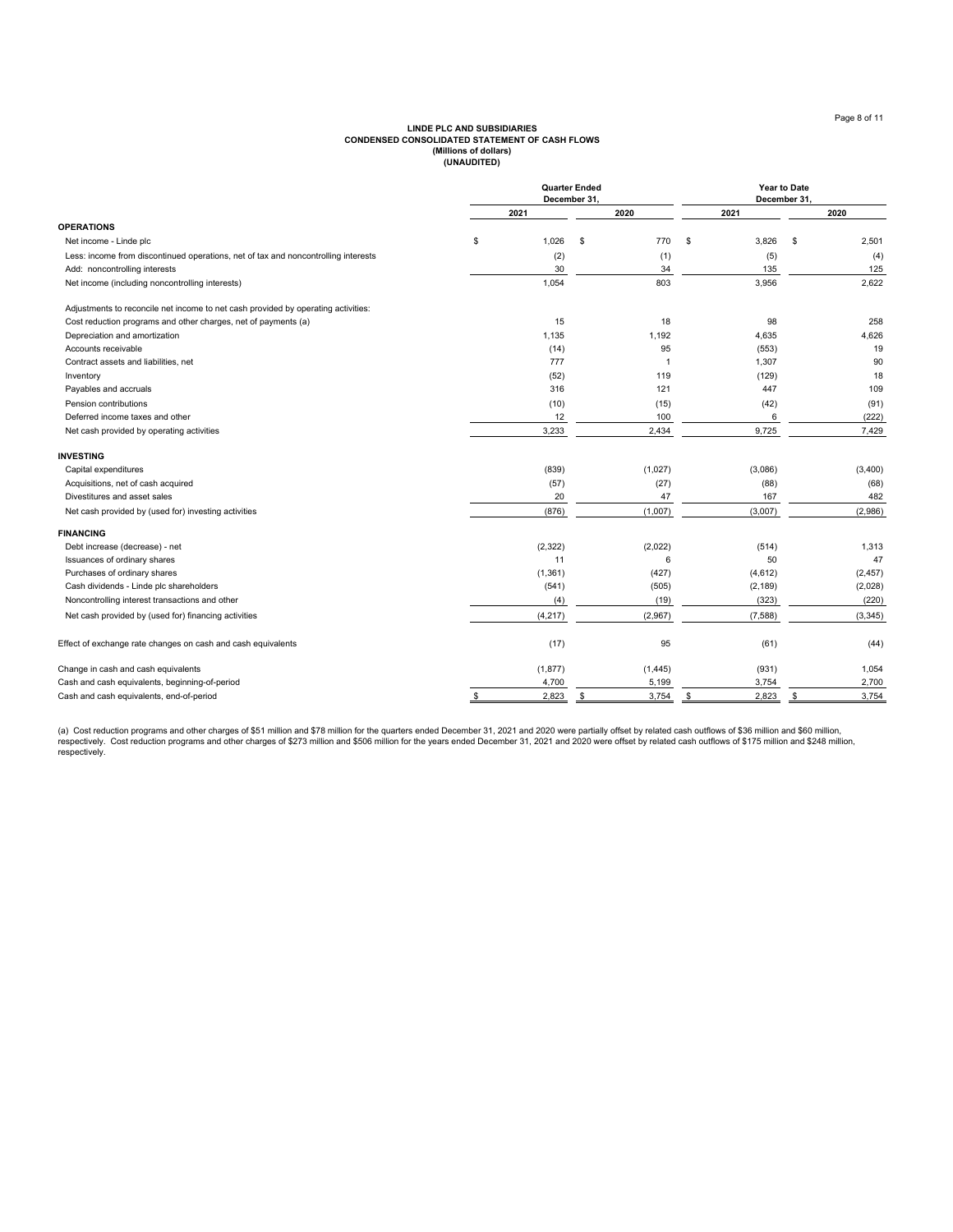## **LINDE PLC AND SUBSIDIARIES SEGMENT INFORMATION (Millions of dollars) (UNAUDITED)**

|                                           | Quarter Ended December 31, |    |       |    |          | Year to Date December 31, |         |  |
|-------------------------------------------|----------------------------|----|-------|----|----------|---------------------------|---------|--|
|                                           | 2021                       |    | 2020  |    | 2021     |                           | 2020    |  |
| <b>SALES</b>                              |                            |    |       |    |          |                           |         |  |
| Americas                                  | \$<br>3,152                | \$ | 2,724 | \$ | 12,103   | \$                        | 10,459  |  |
| <b>EMEA</b>                               | 2,058                      |    | 1,746 |    | 7,643    |                           | 6,449   |  |
| <b>APAC</b>                               | 1,589                      |    | 1,572 |    | 6,133    |                           | 5,687   |  |
| Engineering                               | 946                        |    | 755   |    | 2,867    |                           | 2,851   |  |
| Other                                     | 553                        |    | 475   |    | 2,047    |                           | 1,797   |  |
| <b>Total sales</b>                        | 8,298                      |    | 7,272 | \$ | 30,793   |                           | 27,243  |  |
| <b>OPERATING PROFIT</b>                   |                            |    |       |    |          |                           |         |  |
| Americas                                  | \$<br>843                  | \$ | 748   | \$ | 3,368    | \$                        | 2,773   |  |
| <b>EMEA</b>                               | 475                        |    | 437   |    | 1,889    |                           | 1,465   |  |
| <b>APAC</b>                               | 380                        |    | 365   |    | 1,502    |                           | 1,277   |  |
| Engineering                               | 150                        |    | 100   |    | 473      |                           | 435     |  |
| Other                                     | (7)                        |    | (37)  |    | (56)     |                           | (153)   |  |
| Segment operating profit                  | \$<br>1,841                | \$ | 1,613 | \$ | 7,176    | \$                        | 5,797   |  |
| Cost reduction programs and other charges | (51)                       |    | (78)  |    | (273)    |                           | (506)   |  |
| Purchase accounting impacts - Linde AG    | (453)                      |    | (506) |    | (1, 919) |                           | (1,969) |  |
| Total operating profit                    | \$<br>1,337                | \$ | 1,029 | \$ | 4,984    |                           | 3,322   |  |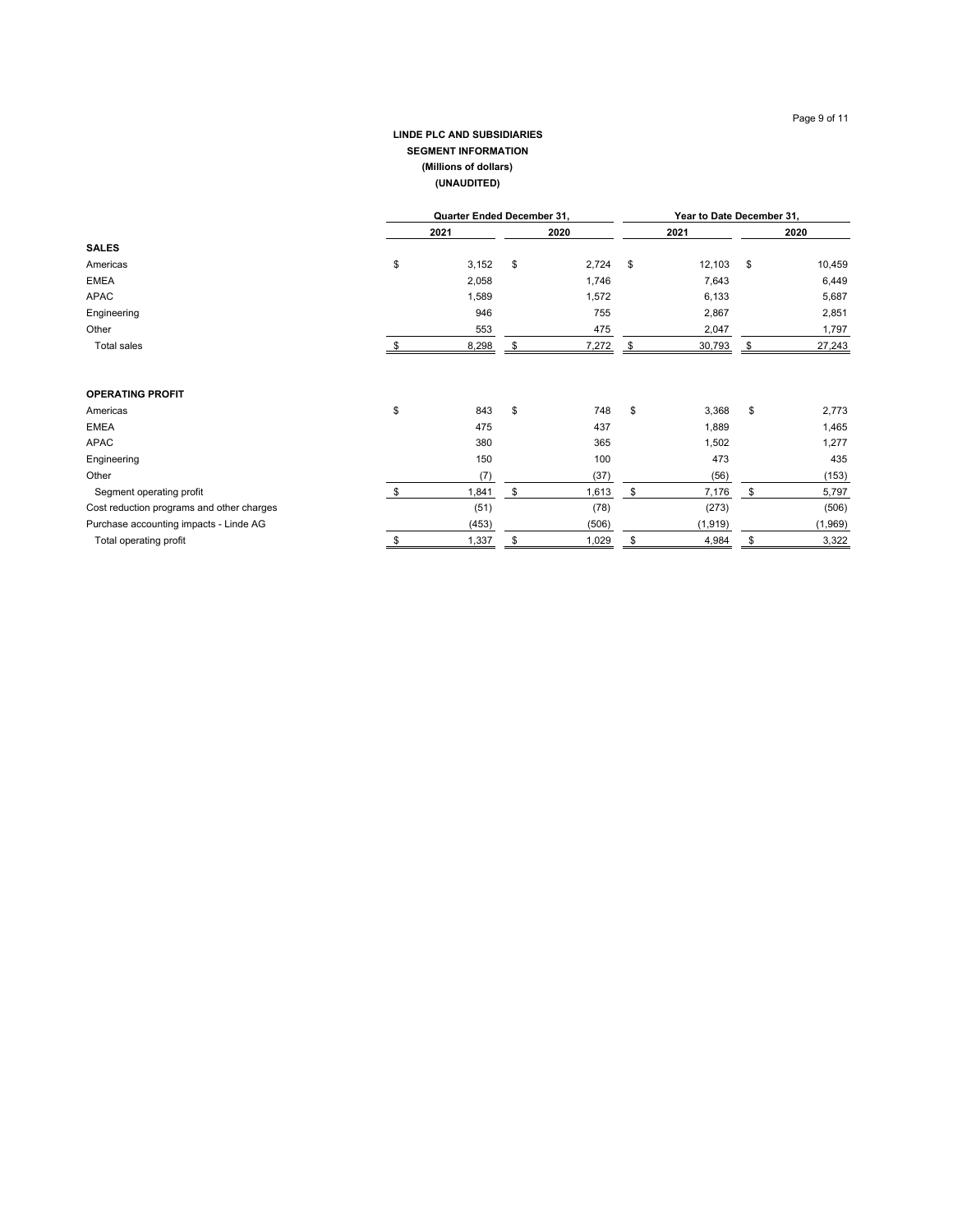### **LINDE PLC AND SUBSIDIARIES**

APPENDIX<br>RON-GAAP MEASURES AND RECONCILIATIONS<br>(Millions of dollars, except per share data)<br>(UNAUDITED)

The following Non-GAAP measures are intended to supplement investors' understanding of the company's financial information by providing measures which investors, financial analysts and management use to help evaluate the c

|                                                                                                          | 2021         |                     |              |                   |                     |                     | 2020                     |              |                     |                    |                         |                   |                   |                |
|----------------------------------------------------------------------------------------------------------|--------------|---------------------|--------------|-------------------|---------------------|---------------------|--------------------------|--------------|---------------------|--------------------|-------------------------|-------------------|-------------------|----------------|
|                                                                                                          |              | Year to Date        |              | Q <sub>4</sub>    | Q <sub>3</sub>      | Q <sub>2</sub>      | Q1                       |              | Year to Date        |                    | Q4                      | Q <sub>3</sub>    | Q2                | Q1             |
|                                                                                                          |              | December 31,        |              |                   |                     |                     |                          |              | December 31,        |                    |                         |                   |                   |                |
| <b>Adjusted Operating Profit and Operating Margin</b>                                                    |              |                     |              |                   |                     |                     |                          |              |                     |                    |                         |                   |                   |                |
| Reported operating profit                                                                                | \$           | 4,984               | s            | 1,337 \$          | 1,292 \$            | $1,142$ \$          | $1,213$ \$               |              | 3,322 \$            |                    | 1,029 \$                | 969 S             | 591 \$            | 733            |
| Add: Cost reduction programs and other charges                                                           |              | 273                 |              | 51                | 26                  | 204                 | (8)                      |              | 506                 |                    | 78                      | 48                | 249               | 131            |
| Add: Purchase accounting impacts - Linde AG (c)                                                          |              | 1,919               |              | 453               | 492                 | 491                 | 483                      |              | 1,969               |                    | 506                     | 498               | 477               | 488            |
| Total adjustments<br>Adjusted operating profit                                                           |              | 2,192               |              | 504               | 518                 | 695                 | 475                      |              | 2,475               |                    | 584                     | 546               | 726               | 619            |
|                                                                                                          | s            | 7,176               |              | 1,841 \$          | 1,810 \$            | 1,837 \$            | 1,688                    | -S           | 5,797               |                    | 1,613 \$                | 1,515 \$          | 1,317 \$          | 1,352          |
| Reported percentage change                                                                               |              | 50 %                |              | 30 %              | 33 %                | 93%                 | 65 %                     |              | 13 %                |                    | 57 %                    | (3)%              | (12)%             | 20 %           |
| Adjusted percentage change                                                                               |              | 24 %                |              | 14 %              | 19%                 | 39%                 | 25 %                     |              | 10 %                |                    | 20 %                    | 9%                | $-96$             | 11 %           |
|                                                                                                          |              |                     |              |                   |                     |                     |                          |              |                     |                    |                         |                   |                   |                |
| Reported sales                                                                                           | s            | 30,793              | <sub>S</sub> | 8,298 \$          | 7,668 \$            | 7,584 \$            | 7,243                    | <b>S</b>     | 27,243 \$           |                    | 7,272 \$                | 6,855 \$          | 6,377 \$          | 6,739          |
| Reported operating margin                                                                                |              | 16.2%               |              | 16.1%             | 16.8%               | 15.1%               | 16.7%                    |              | 12.2%               |                    | 14.2%                   | 14.1%             | 9.3%              | 10.9%          |
| Adjusted operating margin                                                                                |              | 23.3%               |              | 22.2%             | 23.6%               | 24.2%               | 23.3%                    |              | 21.3%               |                    | 22.2%                   | 22.1%             | 20.7%             | 20.1%          |
| <b>Adjusted Depreciation and amortization</b>                                                            |              |                     |              |                   |                     |                     |                          |              |                     |                    |                         |                   |                   |                |
| Reported depreciation and amortization                                                                   | \$           | 4,635               | - S          | 1,135 \$<br>(437) | $1,163$ \$<br>(469) | $1,171$ \$<br>(479) | $1.166$ \$<br>(478)      |              | 4,626 \$<br>(1,920) |                    | 1,192 \$                | 1,168 \$          | $1,124$ \$        | 1,142<br>(476) |
| Less: Purchase accounting impacts - Linde AG (c)<br>Adjusted depreciation and amortization               | \$           | (1,863)<br>2,772    | s            | 698 \$            | 694 \$              | 692 \$              | 688                      | \$           | 2,706               | \$                 | (489)<br>703 \$         | (487)<br>681 \$   | (468)<br>656 \$   | 666            |
|                                                                                                          |              |                     |              |                   |                     |                     |                          |              |                     |                    |                         |                   |                   |                |
| Adjusted Other Income (Expense) - net                                                                    |              |                     |              |                   |                     |                     |                          |              |                     |                    |                         |                   |                   |                |
| Reported Other Income (Expense) - net<br>Add: Purchase accounting impacts - Linde AG (c)                 | s            | (26)                | -S           | $(23)$ \$<br>(16) | 10\$<br>(23)        | $(17)$ \$<br>(12)   |                          | 4S           | $(61)$ \$<br>(49)   |                    | $(47)$ \$<br>(17)       | $(29)$ \$<br>(11) | - S<br>(9)        | 15<br>(12)     |
| Adjusted Other Income (Expense) - net                                                                    | $\mathbf{s}$ | (56)<br>30          | s            | $(7)$ \$          | 33\$                | $(5)$ \$            | (5)<br>9                 | -S           | (12)                | \$                 | $(30)$ \$               | $(18)$ \$         | 9 S               | 27             |
|                                                                                                          |              |                     |              |                   |                     |                     |                          |              |                     |                    |                         |                   |                   |                |
| Adjusted Net Pension and OPEB Cost (Benefit), Excluding Service Cost                                     |              |                     |              |                   |                     |                     |                          |              |                     |                    |                         |                   |                   |                |
| Reported net pension and OPEB cost (benefit), excluding service cost                                     | s            | $(192)$ \$          |              | $(49)$ \$         | $(45)$ \$           | $(49)$ \$           | $(49)$ \$                |              | $(177)$ \$          |                    | $(46)$ \$               | $(41)$ \$         | $(45)$ \$         | (45)           |
| Add: Pension settlement charges<br>Adjusted Net Pension and OPEB cost (benefit), excluding service costs |              | (4)<br>(196)        | \$           | $(49)$ \$         | (4)<br>$(49)$ \$    | $(49)$ \$           | (49)                     |              | (6)<br>(183)        | <b>s</b>           | $(46)$ \$               | (6)<br>$(47)$ \$  | $(45)$ \$         | (45)           |
|                                                                                                          |              |                     |              |                   |                     |                     |                          |              |                     |                    |                         |                   |                   |                |
| Adjusted Interest Expense - Net                                                                          |              |                     |              |                   |                     |                     |                          |              |                     |                    |                         |                   |                   |                |
| Reported interest expense - net                                                                          | \$           | 77                  | -S           | 31 S              | 8\$                 | 18 S                | 20                       | - S          | 115                 | <b>S</b>           | 35 \$                   | 38 \$             | 18 S              | 24             |
| Add: Purchase accounting impacts - Linde AG (c)                                                          |              | 53                  |              | 10                | 10                  | 15                  | 18                       |              | 85                  |                    | 18                      | 23                | $22\,$            | 22             |
| Less: Bond Redemption                                                                                    |              |                     |              |                   |                     |                     |                          |              | (16)                |                    | (16)                    |                   |                   |                |
| Total adjustments                                                                                        |              | 53                  |              | 10                | 10                  | 15                  | 18                       |              | 69                  |                    | $\overline{\mathbf{2}}$ | 23                | 22                | 22             |
| Adjusted interest expense - net                                                                          | s            | 130                 | \$           | 41 \$             | 18 \$               | 33 S                | $38\,$                   | - S          | 184                 | \$                 | 37 \$                   | 61 \$             | 40 S              | 46             |
|                                                                                                          |              |                     |              |                   |                     |                     |                          |              |                     |                    |                         |                   |                   |                |
| <b>Adjusted Income Taxes (a)</b>                                                                         |              |                     |              |                   |                     |                     |                          |              |                     |                    |                         |                   |                   |                |
| Reported income taxes                                                                                    | s            | 1,262               | \$           | 339 \$            | 321 \$              | 334 \$              | 268                      | -S           | 847                 | \$                 | 253 \$                  | 265 \$            | 164 \$            | 165            |
| Add: Purchase accounting impacts - Linde AG (c)                                                          |              | 452                 |              | 103               | 115                 | 116                 | 118                      |              | 399                 |                    | 107                     | 75                | 95                | 122            |
| Add: Pension settlement charges                                                                          |              | $\overline{1}$      |              |                   | $\overline{1}$      |                     |                          |              | $\overline{1}$      |                    |                         | $\overline{1}$    |                   |                |
| Add: Cost reduction programs and other charges                                                           |              | 29                  |              |                   | 3                   | 6                   | 20                       |              | 130                 |                    | 20                      | 12                | 62                | 36             |
| Less: Bond Redemption                                                                                    |              |                     |              |                   |                     |                     |                          |              | $\overline{4}$      |                    | $\sqrt{4}$              |                   |                   |                |
| Total adjustments                                                                                        |              | 482                 |              | 103               | 119<br>440S         | 122                 | 138                      |              | 534                 |                    | 131                     | 88                | 157               | 158            |
| Adjusted income taxes                                                                                    |              | 1,744               |              | 442 \$            |                     | 456 S               | 406                      |              | 1,381               |                    | 384 \$                  | 353S              | $321$ \$          | 323            |
| Adjusted Effective Tax Rate (a)                                                                          |              |                     |              |                   |                     |                     |                          |              |                     |                    |                         |                   |                   |                |
| Reported income before income taxes and equity investments                                               | s            | 5,099               | s            | 1,355 \$          | 1,329 \$            | $1,173$ \$          | $1,242$ \$               |              | 3,384               | s                  | $1,040$ \$              | 972 \$            | 618 \$            | 754            |
| Add: Pension settlement charge                                                                           |              | 4                   |              |                   | $\overline{4}$      |                     |                          |              | 6                   |                    |                         | 6                 |                   |                |
| Add: Purchase accounting impacts - Linde AG (c)                                                          |              | 1,866               |              | 443               | 482                 | 476                 | 465                      |              | 1,884               |                    | 488                     | 475               | 455               | 466            |
| Add: Cost reduction programs and other charges                                                           |              | 273                 |              | 51                | 26                  | 204                 | (8)                      |              | 506                 |                    | 78                      | 48                | 249               | 131            |
| Less: Bond Redemption                                                                                    |              |                     |              |                   |                     |                     |                          |              | 16                  |                    | 16                      |                   |                   |                |
| Total adjustments                                                                                        |              | 2,143               |              | 494               | 512                 | 680                 | 457                      |              | 2,412               |                    | 582                     | 529               | 704               | 597            |
| Adjusted income before income taxes and equity investments                                               | $\mathbb S$  | 7,242               | s            | 1,849 \$          | 1,841 \$            | 1,853 \$            | 1,699                    | s            | 5,796               | s                  | 1,622 \$                | 1,501 \$          | 1,322 \$          | 1,351          |
| Reported Income taxes                                                                                    | \$           | $1,262$ \$          |              | 339 \$            | 321 \$              | 334 \$              | 268                      | s            | 847 \$              |                    | 253 \$                  | 265 \$            | 164 \$            | 165            |
| Reported effective tax rate                                                                              |              | 24.7%               |              | 25.0%             | 24.2%               | 28.5%               | 21.6%                    |              | 25.0%               |                    | 24.3%                   | 27.3%             | 26.5%             | 21.9%          |
|                                                                                                          |              |                     |              |                   |                     |                     |                          |              |                     |                    |                         |                   |                   |                |
| Adjusted income taxes<br>Adjusted effective tax rate                                                     | s            | $1,744$ \$<br>24.1% |              | 442 \$<br>23.9%   | 440 S<br>23.9%      | 456 \$<br>24.6%     | 406<br>23.9%             | <b>S</b>     | 1,381 \$<br>23.8%   |                    | 384 \$<br>23.7%         | 353 S<br>23.5%    | 321S<br>24.3%     | 323<br>23.9%   |
|                                                                                                          |              |                     |              |                   |                     |                     |                          |              |                     |                    |                         |                   |                   |                |
| <b>Income from Equity Investments</b>                                                                    |              |                     |              |                   |                     |                     |                          |              |                     |                    |                         |                   |                   |                |
| Reported income from equity investments                                                                  | s            | 119                 | -S           | 38 S              | 1\$                 | 37 S                | 43                       | <b>S</b>     | 85                  | <b>S</b>           | 16 \$                   | 23S               | 29 \$             | 17             |
| Add: Cost reduction programs and other charges (d)                                                       |              | 35                  |              |                   | 35                  |                     | $\overline{\phantom{a}}$ | s            |                     |                    |                         |                   |                   |                |
| Add: Purchase accounting impacts - Linde AG (c)                                                          |              | 77                  |              | 20                | 19                  | 19                  | 19                       |              | 57                  |                    | 15                      | 14                | 14                | 14             |
| Total adjustments                                                                                        |              | 112                 |              | $20\,$            | 54                  | 19                  | 19                       |              | 57                  |                    | 15                      | 14                | 14                | 14             |
| Adjusted income from equity investments                                                                  |              | 231S                |              | 58 \$             | 55\$                | 56 S                |                          | 62S          | 142S                |                    | 31S                     | 37 <sub>s</sub>   | 43 \$             | 31             |
|                                                                                                          |              |                     |              |                   |                     |                     |                          |              |                     |                    |                         |                   |                   |                |
| <b>Adjusted Noncontrolling Interests from Continuing Operations</b>                                      |              |                     |              |                   |                     |                     |                          |              |                     |                    |                         |                   |                   |                |
| Reported noncontrolling interests from continuing operations                                             | s            | $(135)$ \$          |              | $(30)$ \$         | $(31)$ \$           | $(36)$ \$           | $(38)$ \$                |              | $(125)$ \$          |                    | $(34)$ \$               | $(31)$ \$         | $(25)$ \$         | (35)           |
| Add: Cost reduction programs and other charges                                                           |              |                     |              |                   |                     |                     |                          |              | (4)                 |                    | (4)                     |                   |                   |                |
| Add: Purchase accounting impacts - Linde AG (c)                                                          |              | (15)                |              | (4)               | (4)                 | (2)                 | (5)                      |              | (57)                |                    | (14)                    | (14)              | (14)              | (15)           |
| Total adjustments<br>Adjusted noncontrolling interests from continuing operations                        |              | (15)<br>(150)       | \$           | (4)<br>$(34)$ \$  | (4)<br>$(35)$ \$    | (2)<br>$(38)$ \$    | (5)<br>(43)              | $\mathsf{s}$ | (61)<br>(186)       | \$                 | (18)<br>$(52)$ \$       | (14)<br>$(45)$ \$ | (14)<br>$(39)$ \$ | (15)<br>(50)   |
|                                                                                                          |              |                     |              |                   |                     |                     |                          |              |                     |                    |                         |                   |                   |                |
| Adjusted Income from Continuing Operations (b)                                                           |              |                     |              |                   |                     |                     |                          |              |                     |                    |                         |                   |                   |                |
| Reported income from continuing operations                                                               | \$           | 3,821               | <b>S</b>     | 1,024 \$          | 978 \$              | 840 \$              | 979 \$                   |              | 2,497               | $\mathbf{\hat{s}}$ | 769 \$                  | 699 S             | 458 \$            | 571            |
| Add: Pension settlement charge                                                                           |              | 3                   |              |                   | 3                   |                     |                          |              | 5                   |                    |                         | $\sqrt{5}$        |                   |                |
| Add: Cost reduction programs and other charges                                                           |              | 279                 |              | 51                | 58                  | 198                 | (28)                     |              | 372                 |                    | 54                      | 36                | 187               | 95             |
| Add: Purchase accounting impacts - Linde AG (c)                                                          |              | 1,476               |              | 356               | 382                 | 377                 | 361                      |              | 1,485               |                    | 382                     | 400               | 360               | 343            |
| Less: Bond Redemption                                                                                    |              |                     |              |                   |                     |                     |                          |              | 12                  |                    | 12                      |                   |                   |                |
| Total adjustments                                                                                        |              | 1,758               |              | 407               | 443                 | 575                 | 333                      |              | 1,874               |                    | 448                     | 441               | 547               | 438            |
| Adjusted income from continuing operations                                                               | \$           | 5,579               | - S          | 1,431 \$          | $1,421$ \$          | 1,415 \$            | 1,312                    | - \$         | 4,371               | - S                | 1,217S                  | $1,140$ \$        | 1,005 \$          | 1,009          |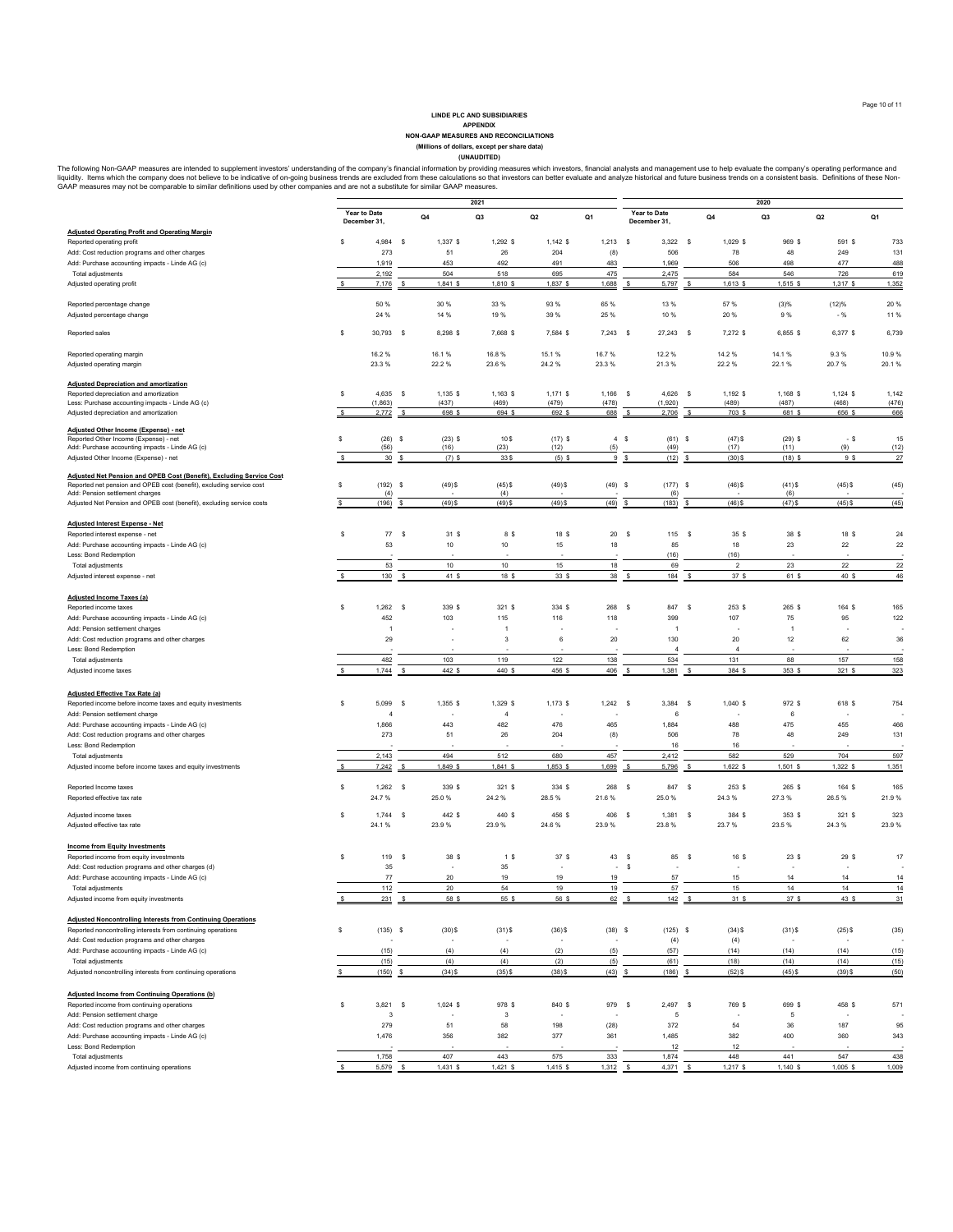#### **LINDE PLC AND SUBSIDIARIES APPENDIX NON-GAAP MEASURES AND RECONCILIATIONS**

**(Millions of dollars, except per share data)**

|                                                     |              |                          |      |       | (UNAUDITED)              |           |                |                              |         |       |       |           |                          |  |
|-----------------------------------------------------|--------------|--------------------------|------|-------|--------------------------|-----------|----------------|------------------------------|---------|-------|-------|-----------|--------------------------|--|
|                                                     |              |                          |      |       | 2021                     |           | 2020           |                              |         |       |       |           |                          |  |
|                                                     | December 31, | Year to Date             | Q4   |       | Q3                       | Q2        | Q1             | Year to Date<br>December 31, |         | Q4    | Q3    | Q2        | Q1                       |  |
| Adiusted Diluted EPS from Continuing Operations (b) |              |                          |      |       |                          |           |                |                              |         |       |       |           |                          |  |
| Reported diluted EPS from continuing operations     |              | 7.32                     | - \$ | 1.98S | 1.88 \$                  | $1.60$ \$ | 1.86           | s                            | 4.70 \$ | 1.45S | 1.32S | $0.87$ \$ | 1.07                     |  |
| Add: Pension settlement charge                      |              | 0.01                     |      | . .   | 0.01                     | . .       | $\blacksquare$ |                              | 0.01    |       | 0.01  |           |                          |  |
| Add: Cost reduction programs and other charges      |              | 0.53                     |      | 0.10  | 0.11                     | 0.38      | (0.05)         |                              | 0.70    | 0.10  | 0.07  | 0.35      | 0.18                     |  |
| Less: Bond Redemption                               |              | $\overline{\phantom{a}}$ |      | . .   | $\overline{\phantom{a}}$ |           |                |                              | 0.02    | 0.02  | . .   |           | $\overline{\phantom{a}}$ |  |
| Add: Purchase accounting impacts - Linde AG         |              | 2.83                     |      | 0.69  | 0.73                     | 0.72      | 0.68           |                              | 2.80    | 0.73  | 0.75  | 0.68      | 0.64                     |  |
| Total adjustments                                   |              | 3.37                     |      | 0.79  | 0.85                     | 1.10      | 0.63           |                              | 3.53    | 0.85  | 0.83  | 1.03      | 0.82                     |  |
| Adjusted diluted EPS from continuing operations     |              | 10.69                    |      | 2.77S | 2.73S                    | $2.70$ \$ | 2.49           |                              | 8.23    | 2.30S | 2.15S | 1.90S     | 1.89                     |  |
| Reported percentage change                          |              | 56 %                     |      | 37 %  | 42 %                     | 84 %      | 74 %           |                              | 18 %    | 54 %  | (1)%  | (7)%      | 35 %                     |  |

| Adjusted percentage change                                       | 30 %   |                    | 20 %       | 27 %     | 42 %            | 32 %  | 12 %            | 22 %            | 11 %            | 4 %      | 12 %  |
|------------------------------------------------------------------|--------|--------------------|------------|----------|-----------------|-------|-----------------|-----------------|-----------------|----------|-------|
| Adjusted Diluted EPS from Continuing Operations Guidance (e)     |        | First Quarter 2022 |            |          |                 |       |                 | Full Year 2022  |                 |          |       |
|                                                                  |        | <b>Low End</b>     |            |          | <b>High End</b> |       | <b>Low End</b>  | <b>High End</b> |                 |          |       |
| 2022 Adjusted Guidance                                           |        |                    | 2.70       |          | 2.80            |       | 11.55 \$        | 11.85           |                 |          |       |
| Adjusted percentage change versus 2021 adjusted diluted EPS      |        |                    | 8 %        |          | 12 %            |       | 8 %             | 11 %            |                 |          |       |
| Add: Estimated currency headwinds                                |        |                    | 3 %        |          | 3 %             |       | 2%              | 2%              |                 |          |       |
| Adjusted percentage change excluding currency                    |        |                    | 11 %       |          | 15 %            |       | 10 %            | 13 %            |                 |          |       |
| Adjusted EBITDA and % of Sales                                   |        |                    |            |          |                 |       |                 |                 |                 |          |       |
| Income from continuing operations                                | 3,821  | -S                 | $1,024$ \$ | 978 S    | 840 \$          | 979   | 2.497 \$<br>- 5 |                 | 769 \$<br>699 S | 458 \$   | 571   |
| Add: Noncontrolling interests related to continuing operations   | 135    |                    | 30         | 31       | 36              | 38    | 125             | 34              | 31              | 25       | 35    |
| Add: Net pension and OPEB cost (benefit), excluding service cost | (192)  |                    | (49)       | (45)     | (49)            | (49)  | (177)           | (46)            | (41)            | (45)     | (45)  |
| Add: Interest expense                                            | 77     |                    | 31         |          | 18              | 20    | 115             |                 | 38<br>35        | 18       | 24    |
| Add: Income taxes                                                | 1.262  |                    | 339        | 321      | 334             | 268   | 847             | 253             | 265             | 164      | 165   |
| Add: Depreciation and amortization                               | 4,635  |                    | 1.135      | 1.163    | 1.171           | 1.166 | 4,626           | 1.192           | 1.168           | 1.124    | 1,142 |
| EBITDA from continuing operations                                | 9,738  |                    | 2,510      | 2,456    | 2,350           | 2,422 | 8,033           | 2,237           | 2,160           | 1.744    | 1,892 |
| Add: Cost reduction programs and other charges                   | 308    |                    | 51         | 61       | 204             | (8)   | 506             | 78              | 48              | 249      | 131   |
| Add: Purchase accounting impacts - Linde AG                      | 133    |                    | 36         | 42       | 31              | 24    | 106             |                 | 32<br>25        | 23       | 26    |
| Total adjustments                                                | 441    |                    | 87         | 103      | 235             | 16    | 612             | 110             | 73              | 272      | 157   |
| Adjusted EBITDA from continuing operations                       | 10.179 |                    | 2,597 \$   | 2,559 \$ | 2,585 \$        | 2,438 | 8.645 S         | 2,347 \$        | $2,233$ \$      | 2,016 \$ | 2.049 |

% of sales EBITDA from continuing operations 31.6 % 30.2 % 32.0 % 31.0 % 33.4 % 29.5 % 30.8 % 31.5 % 27.3 % 28.1 % Adjusted EBITDA from continuing operations 33.4 % 31.3 % 31.3 % 33.4 % 33.4 % 33.7 % 31.7 % 32.6 % 31.6 % 30.4 %

(a) The income tax expense (benefit) on the non-GAAP pre-tax adjustments was determined using the applicable tax rates for the jurisdictions that were utilized in calculating the GAAP income tax expense (benefit) and inclu

(b) Net of income taxes which are shown separately in "Adjusted Income Taxes and Effective Tax Rate".

(c) The company believes that its non-GAP measures excluing Purchase accounting impacts<br>basis and the results of octain peopaphies are more heavily impacted by purchase accounting than others, causing results in westors be

Reported sales \$ 30,793 \$ 8,298 \$ 7,668 \$ 7,584 \$ 27,243 \$ 7,272 \$ 6,855 \$ 6,377 \$ 6,739

(d) Impairment charge related to a joint venture in the APAC segment

(e) We are providing adjusted earnings per share ("EPS") guidance for 2022. This is a non-GAAP financial measure that represents diluted earnings per share from continuing operations (a GAAP measure) but excludes the impac